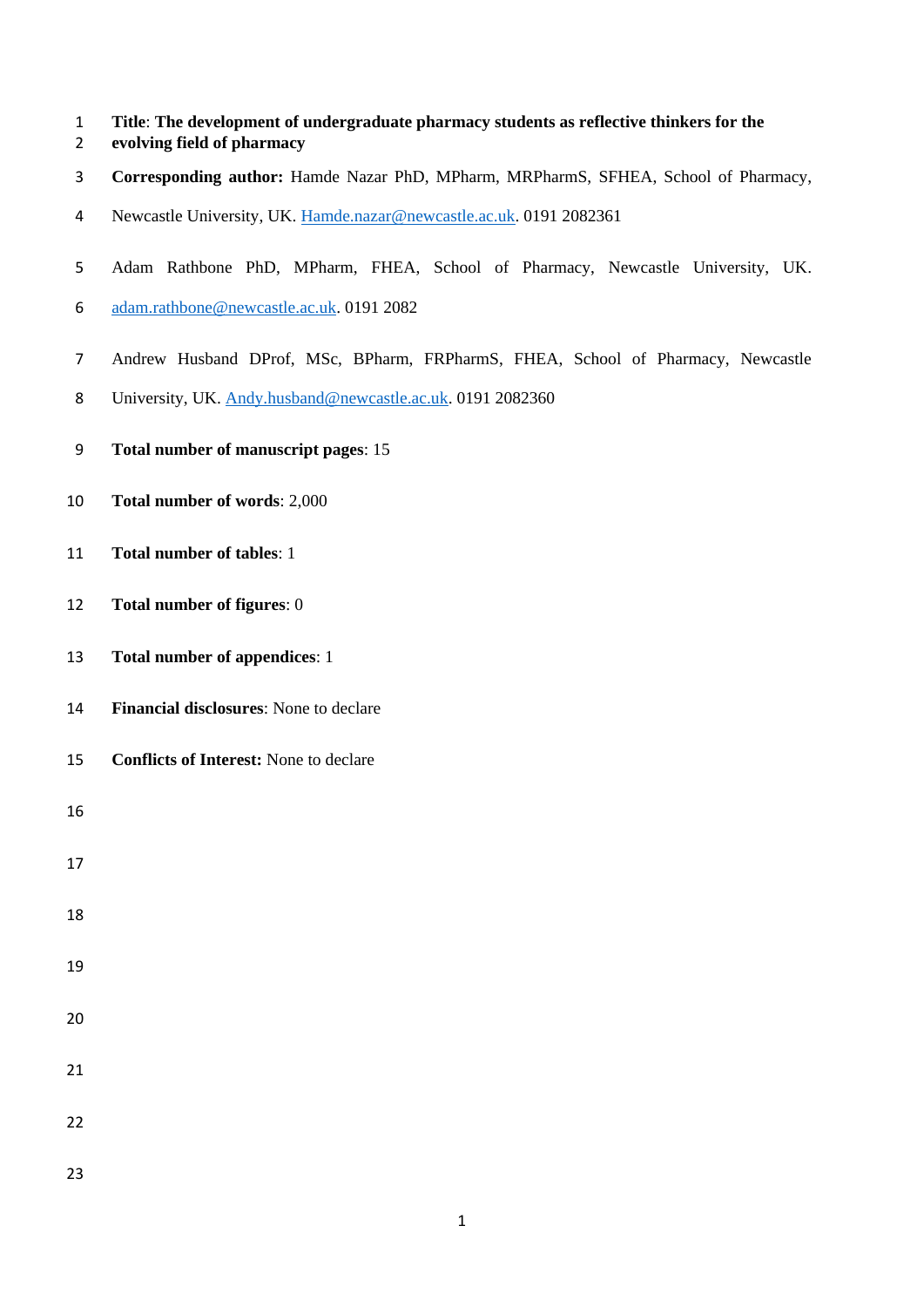## **Abstract**

 **Introduction:** Iterative reflective practice is recognised to support learners' formation of humanism and resilience, facilitating healthy development of professional identity. In one undergraduate pharmacy programme, students experience a series of seminars to develop their understanding and skills in the practice of reflection and its articulation. In Stage (year) 4, students engage in a reflection conference where they present a reflective account of a 'Significant Learning Event' or upon their journey 'From Student to Professional'. Student abstracts for this conference were investigated to explore the nature of reflective practice.

 **Methods:** The student abstracts submitted for the reflection conference in the academic years 2017-18 and 2018-19 were subjected to qualitative manifest and latent content analysis to investigate what and how students chose to reflect. This was supplemented by the ethnographic approach of the researchers, who attended, observed and engaged with students at the event.

 **Results:** 107 abstracts were submitted across the cohorts. Students reflected mainly upon experiences across a range of extra- and co-curricular activities, and reported significant learning, according to Fink's taxonomy, mainly in the human dimension, caring and learning to learn.

 **Conclusions:** At the culmination of the reflection educational strand within this programme, students demonstrated purposeful, deliberate introspection and metacognition in their abstracts for the reflection conference. These skills are fundamental to support transformative learning, whereby students have the ability to self-regulate and critique their frames of reference with autonomy and flexibility that will enable them to most effectively engage and benefit from lifelong learning within the profession.

- 
- 
- 
- 
- 
- 
-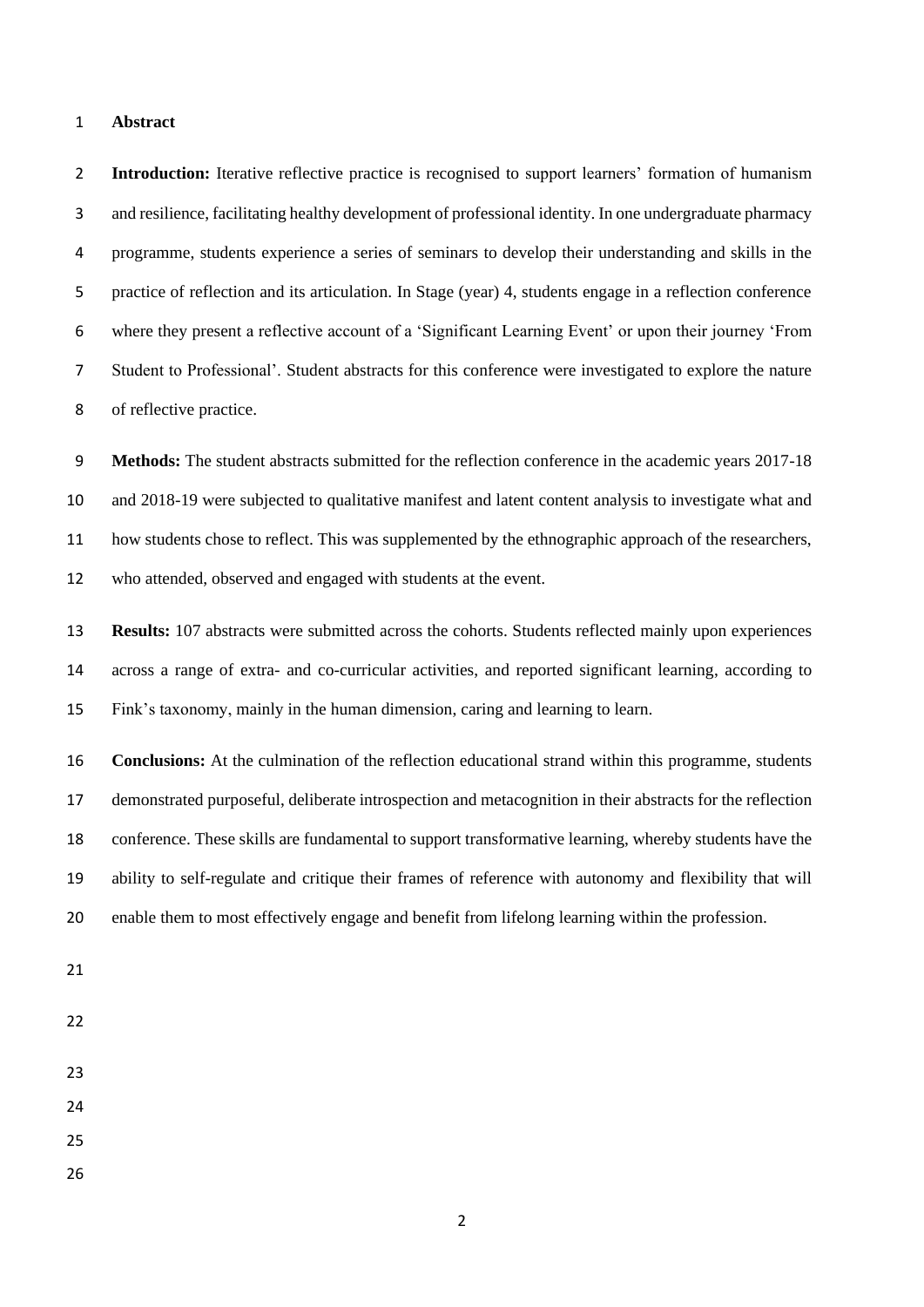### **Introduction**

 Healthcare educators are tasked with designing and providing opportunities for students to observe, appreciate and engage with activities that demonstrate and facilitate the linkage between the world of practice and the theoretical world of the classroom. Reflection has been identified as crucial element at various points in this learning experience: (i) at the start in anticipation, (ii) during the experience towards managing the array of information and provoked thoughts and feelings, and (iii) following the experience during a phase of debriefing and consolidation.[1]

 These are known as *conscious reflective activities*, which are purposeful and pervasive towards the reconstruction of a learning experience.[1] In doing so, learners are able to describe their experience, realise their preconceptions and subsequent thoughts and emotions, which might influence their understanding to make sense of new ideas and information. The purpose of reflection has been described to serve two aims: first to develop learning that is focused on conceptual knowledge and understanding and second, consequently, to improve professional practice.[2]

 A recent commentary called for healthcare educators to find time and space to share their 'stories' of professional practice adopting the activity of reflection. The author noted that sharing stories of challenge, adversity, and successes provides a powerful perspective to training professionals and students about how to approach a situation or failure. Audiences can also benefit from hearing how experiences make people stronger, professionally and personally. Sharing of stories as a framework could provide a personal and authentic perspective to the concepts of grit and resilience that are well researched as essential for successful careers. [3] Many strategies have been adopted by schools of pharmacy within the curriculum, to encourage the knowledge, skills and behaviours underpinning reflective practice towards preparing students appropriately for their life-long practice.[4-7]

 This study outlines the strategy at one school of pharmacy in England to facilitate and develop the skills and attitudes of pharmacy students that underpin reflective practice across the four years of the undergraduate integrated Master of Pharmacy (MPham) programme. In the final year, there was a student-led reflection conference whose objective was to provide a time and space 'to appreciate and celebrate reflection'. External guest speakers (pharmacy and non-pharmacy practitioners) were invited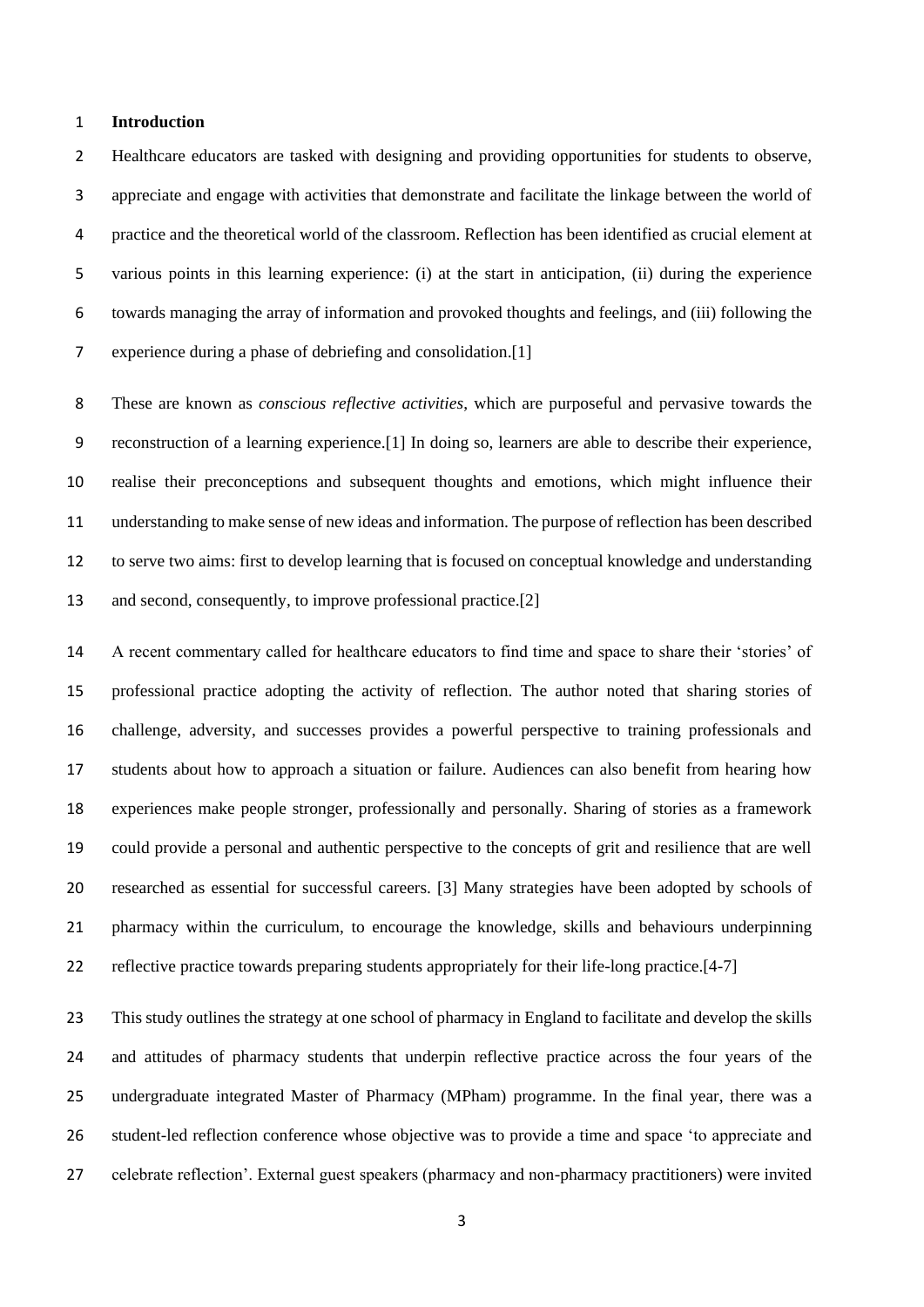to share their stories of a specific experience or of their professional career. Students were also required to submit reflective accounts to be presented at this event. The aim of this study was to explore the topic of the reflection shared by students in their final year of study (Stage 4) and what this meant for their learning and development.

## **Educational intervention**

 The reflective practice teaching, learning and assessment has been described using the Guideline for Reporting Evidence-Based Educational Interventions and Teaching (GREET) checklist (Supplementary File 1).[8, 9] An additional item detailing the assessment at each stage has been included. The culmination of this educational strand is a student-led reflection conference, dedicated to the shared appreciation and celebration of reflective practice. Further information about the specific programme, and other strands of teaching and learning are included in previous work. [10-14] Students in Stage 4 were tasked to submit an abstract outlining a reflective piece on either a 'Significant Learning Event' or 'From Student to Professional'. The abstract had to include brief details of the chosen area, why they had chosen to reflect on this and how this will affect their future practice. Students were given flexibility in the format of presentation or delivery of their reflection including audio, audio-visual, visual, or oral format. This approach was adopted to promote the celebratory aim for the event, and encourage the sharing of uncomfortable issues of reflection, e.g. self-doubt, feelings of insecurity, in an honest and open way. This differed from reflective submissions in previous years, which recommended students use a model to guide their reflective writing. It has been suggested that models of reflection that promote uniformity can suppress students' creativity and thinking.[15] Students were informed there was no marking criteria for their submission, instead it was their engagement that was mandatory rather than the quality of the reflection. These abstracts captured the essence of the story that students wanted to share and why they wanted to share it. They served as the substrate in this study to be analysed.

#### **Methods**

 Abstracts of the cohorts 2017-18 (n=45) and 2018-19 (n=62) were downloaded from the online document submission platform in May 2019. Content analysis was employed to systematically explore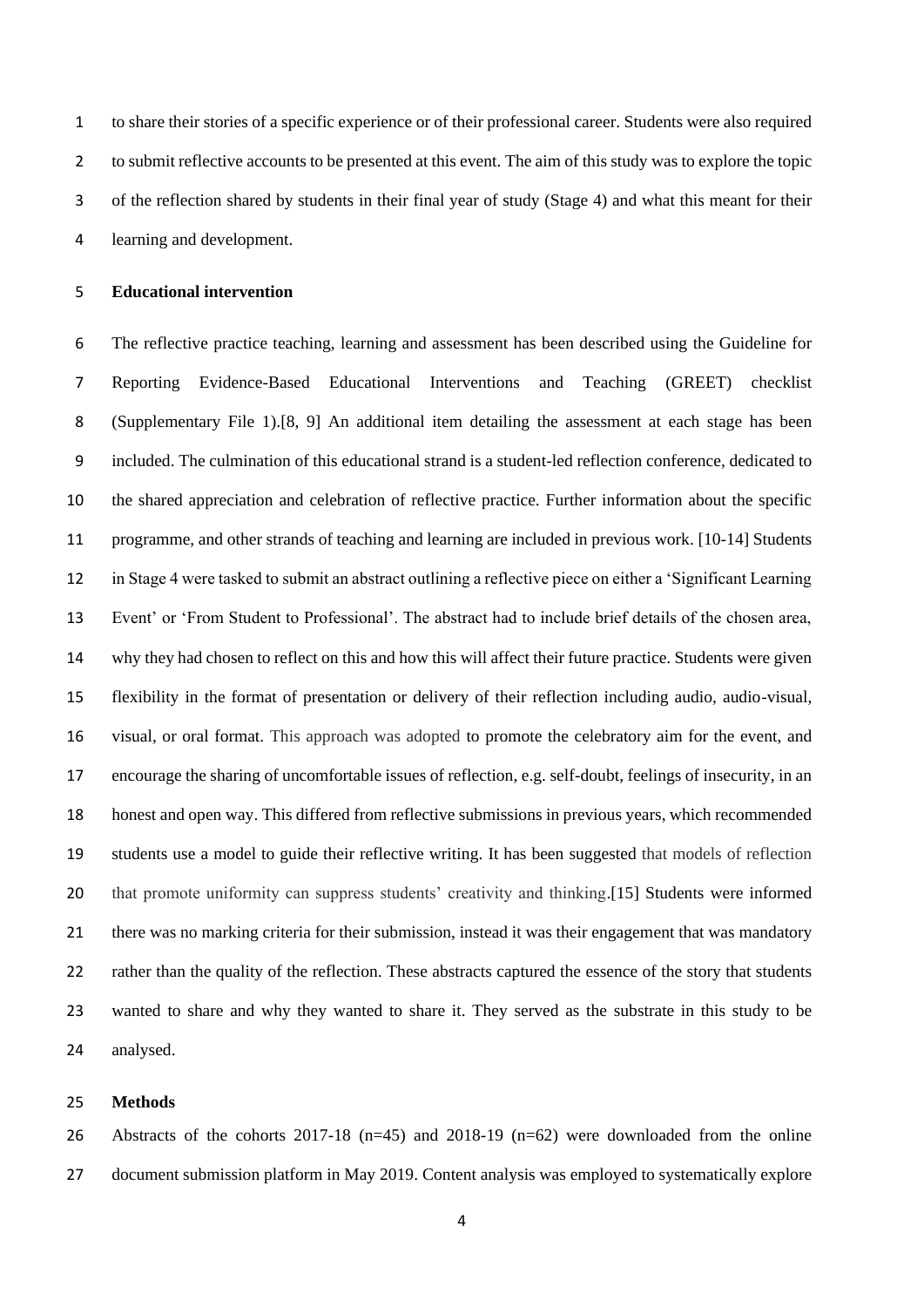the student-reported experience of learning and development. Abstracts were openly coded through immersion in the data, categories created and abstractions formed, so specific findings could be combined into a larger whole that described the student experience.[16] Qualitative manifest content analysis was used initially to describe what was happening on the surface and easily observable, e.g. what topics/types of experiences the students were reflecting on.[17] This was mapped to the content of the curriculum and labelled as co-curricular (*"generally speaking, co-curricular activities are an extension of the formal learning experiences in a course or academic program")*[18]*,* or as extra- curricular (*extracurricular activities may be offered or coordinated by a school, but may not be explicitly connected to academic learning").*[18] An example of a co-curricular activity is clinical placements or experiences that were not provided as part of the formal undergraduate programme, which students had organised for themselves, e.g. during holiday periods. An extra-curricular activity could also be work place experience, but not in an environment that is connected to healthcare, e.g. working in retail. During analysis, the researchers convened to discuss initial thoughts and reactions to the data. It became clear that students were sharing experiences and reflections about what and how they learned and reacted to their experiences. Researchers identified Fink's taxonomy as a useful framework that was then used in the analysis. The taxonomy describes six kinds of significant learning: foundational knowledge; application; integration; human dimension; caring, and learning how to learn.[19] The taxonomy is non-hierarchical, non-linear and acknowledges that the nature of learning can span across the different types simultaneously. Latent pattern analysis was also adopted, using Fink's taxonomy as a lens, to explore the deeper meaning of the submitted account,[17] i.e. what were the feelings, emotions and motivations behind students selecting these topics/experiences to reflect on. This form of analysis acknowledges the intimate involvement of the researcher in the analytical process where there is co-creation of meaning in the text.[17] This approach of using Fink's taxonomy has been 24 adopted previously to analyse service-learning reflections.[20].

An ethnographic approach was undertaken through the following steps of data collection and analysis:

26 - The two researchers [HN and AR] attended the conferences and observed the students in this specific context. The observations and experiences from the conferences provided the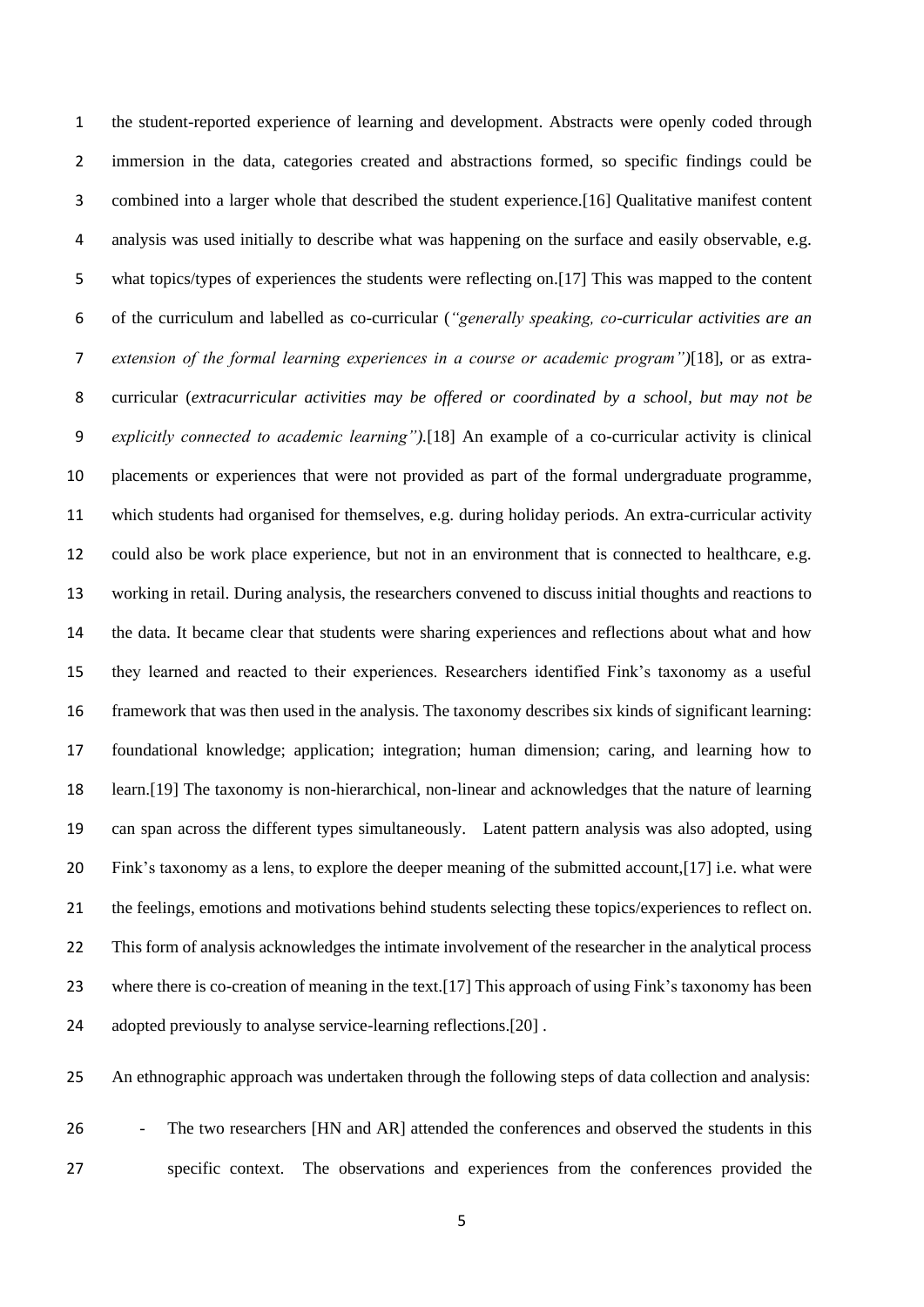'persistent observation', aligning to the strategy of ethnography, which involves the examination of participants in a specific social situation and understanding the group members' own interpretation of what is happening. [21]

 - The two researchers engaged with the students during the presentation of their reflective accounts, asked them questions and experienced students elaborating and bringing their reflections alive. The researchers were able to explore, check and clarify meaning of the reflections with the students.

 - The two researchers met after the conferences to discuss and capture initial impressions and observations of the reflection conference in relation to how the students demonstrated their development and learning.

 The two researchers then independently analysed the abstracts, and discussed impressions and initial analysis. The two researchers then derived codes and sorted into categories. Where discrepancies in findings and abstractions occurred, a third researcher was consulted who had consensus [AH]. An advantage of this approach is that information is gained directly from the participants rather than imposing *a priori* categories or theoretical perspectives. Lincoln and Guba recommend activities including peer debriefing, member-checking, triangulation, and persistent observation as strategies to enhance credibility.[22] The ethnographic approach employed in data collection did provide the opportunity for elements of these strategies. This meant the researchers began to form interpretations of student learning and development during data collection, which influenced the later approach to latent content analysis of the data. This co-creation of interpretations between the participants (students) and the researchers can be considered to increase the trustworthiness and credibility of the findings presented. It is clear that the findings reported here are inexplicably a culmination of the reading of the abstracts and reflections of the researchers' experiences, observations and interactions with students during the reflection conference. Interestingly, the research team has realised that the undertaking of this study has incorporated many of the facets of reflective practice, including: a description of what has happened; why it has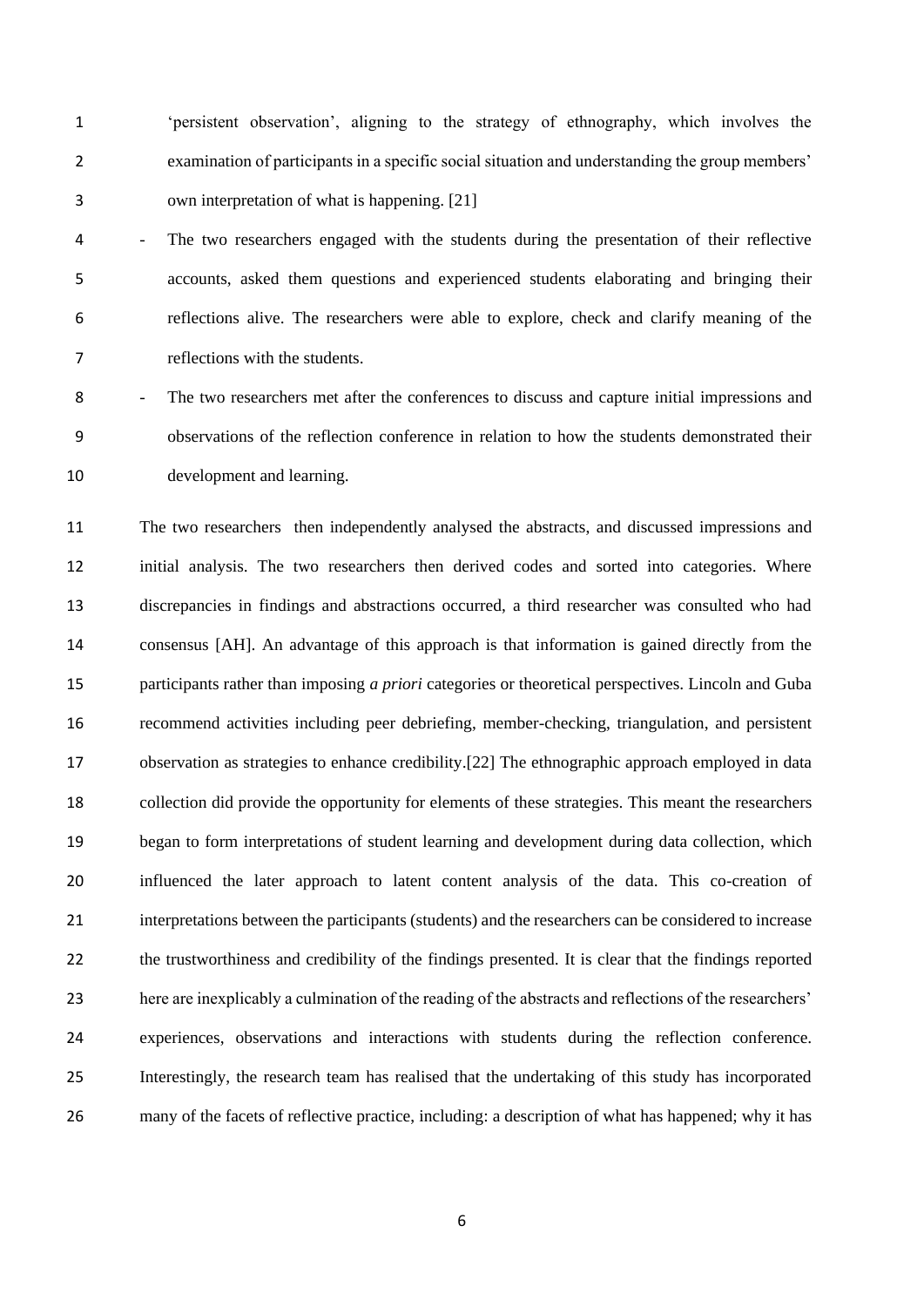happened; explained why it is thought to have happened through personal interpretations but also 2 tried to understand this better through the lens of theoretical literature.[23]

 This study was submitted for ethical review to the Faculty of Medical Sciences Ethics Committee. Due to the non-invasive research design and non-sensitive research question as judged by the institutional electronic ethical review system, no full review was required and permission was granted to proceed with the study. All students were informed of the study with a participant information sheet and offered the opportunity to opt out through submitting an email to the research team within two weeks of being informed.

# **Results**

 In total, 45 and 62 abstracts were downloaded for the 2017-18 and 2018-19 cohorts respectively as no student opted out of the study. There was an even distribution of students (50% each) reflecting upon a 'Significant Learning Event' and their experience 'From Student to Professional'. Most students opted 13 to present their reflections in the form of a poster  $(n=37)$  or as a slideshow  $(n=11)$ . More unconventional presentations included a balloon display, a cake, sculpture, comic book, origami and collages.

 Students mainly reflected upon skills, attributes and emotions from a range of experiences as shown in Table 1.

 The most prevalent skills featured in the abstracts were: communication; teamwork; time management; organisation and clinical skills. The main attributes resonating from the students' accounts included: confidence, resilience, adaptability; self-motivation and leadership. A large proportion of the student abstracts related experiences that provoked emotions such as: empathy (mainly in relation to interactions with patients); and anxiety; frustration; stress and loneliness (which pertained to reflections about personal development). In reflections on patient interactions, students tended to reflect on some extremes of practice such as dealing with death, suicide, palliative care and mental health. Many students reflected holistically about their experience through the Masters programme rather than focusing on one isolated experience or event, e.g. n=26 student journey, demonstrating their awareness of their learning how to learn. Students often focused on a personal quality, *e.g*. time management,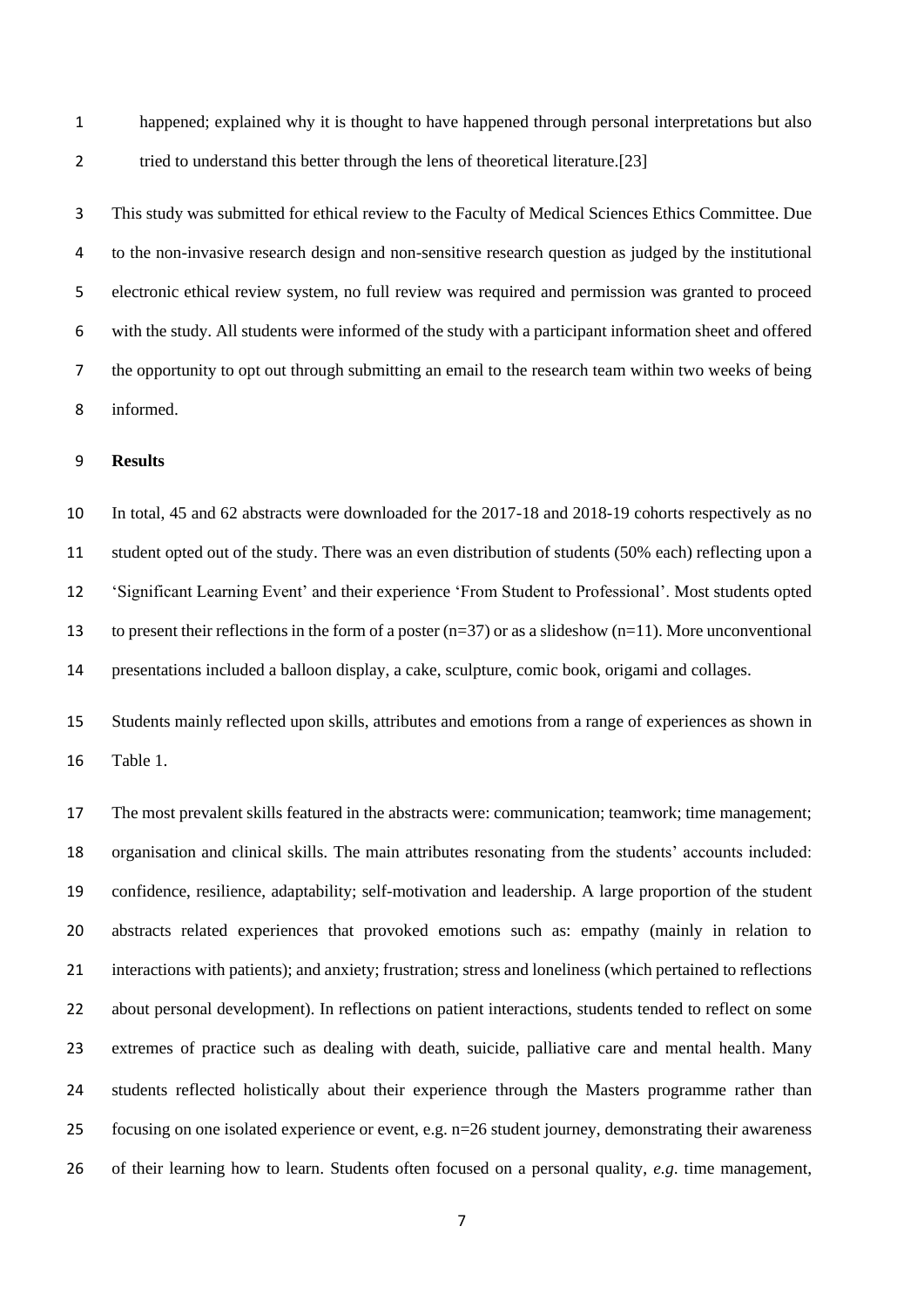professionalism, and its longitudinal development or upon their increasing professional identity and appreciation of their future roles and responsibilities, relating most poignantly to the human dimension 3 of Fink's taxonomy. The other main source or contexts of reflection were clinical placements  $(n=24)$ , where learning about caring and the human dimension were most frequently referenced; and the Stage 4 capstone research project (n=15) where students dedicate a 10-week period to following a line of enquiry from designing a project, undertaking data collection, subsequent data analysis and then completing a written dissertation. Students tended to reflect upon particular challenges and/or achievements involved in this endeavour, or the development of specific skills and attributes, e.g. organisation, independent learning. These aspects of learning link most appropriately to the dimensions of application, integration and awareness of oneself and others (human).

 Other curricular teaching and learning experiences were also mentioned (n=7), many of which had a clinical focus and incorporated contact or consultations with patients. Some students reflected upon extra-curricular experiences where they perceived their development or appreciation of specific skills, *e.g*. effective communication, managing conflict that could be applied to their practice as a pharmacist. These stories demonstrated awareness of learning of integration, caring and the human dimension.

## **Discussion**

 Students in their last year of undergraduate pharmacy education shared stories about their skills, attributes and emotions, experienced across a range of environments and contexts. The commonality in these situations was often the involvement of patients or the public, and the students' self-derived appreciation (rather than the directed signposting) of those gained, experienced or observed skills, attributes and emotions. Wald *et al.* describe an interactive reflective writing exercise that provides medical students with the opportunity to recognise and grapple with 'disorientating dilemmas' towards emotional development and wellbeing of the student. Authors also describe this process of 'cognitive and affective disequilibrium' may result in threshold moments of intellectual, emotional, and/or moral development, contributing to professional identity construction and new learning as one adjusts their previously held perspectives and assumptions.[24] Students articulated learning related to Fink's forms of significant learning [19]: (in the order of most commonly referenced) the human dimension > caring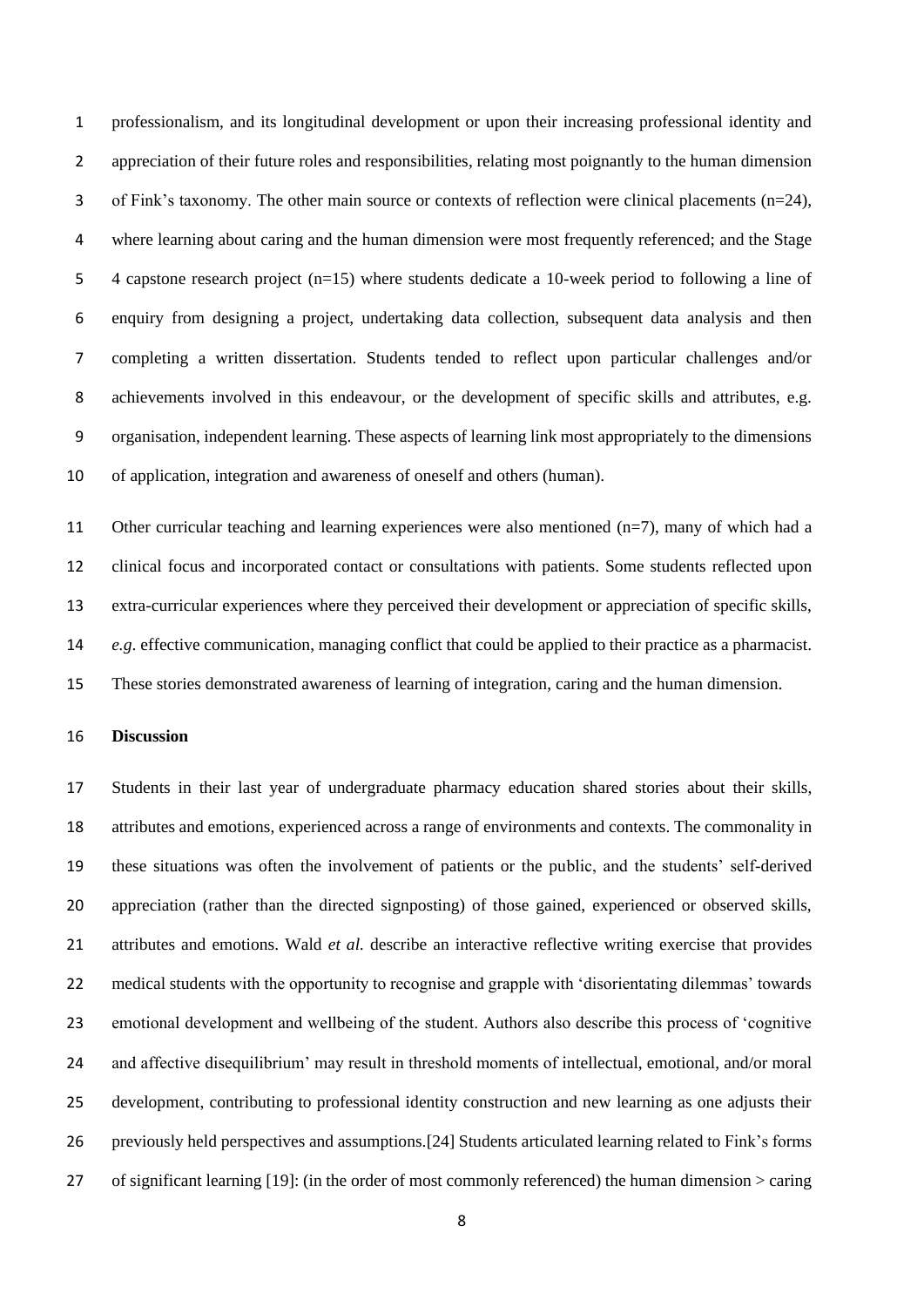> learning how to learn > integration and application > and finally, some foundational knowledge. However, Fink also highlights the interactive, synergistic nature of his proposed taxonomy, where each type of learning is related to the other kinds of learning, and in achieving one form simultaneously facilitates the potential of other types being achieved.[19] This suggests that the experiences shared by students offer insight into a spectrum of their learning. There appears to be a richness to appreciate and recognise that is often ignored, and undervalued in conventional training and assessment.

 A large proportion of the stories pertained to experiences that could be classified as co-curricular*",* with a few classified as extra-curricular.[18] Vos *et al.* posit the benefits of co-curricular activities including the enhancement of classroom learning and facilitation of well-rounded learners. Co-curricular activities, in their inherent diversity and flexibility, offer the opportunity for students to de- compartmentalise their foundational learning, reflect on and critically assess their fundamental knowledge and link to real-world contexts and practice.[25] These situations call for learners to draw upon facets across Fink's taxonomy, thereby enhancing the holistic significant learning potential. Clinical experiences have been reported and valued as an opportunity for students to assess what they know, and how they can apply that to real life. This exercise is reflection-in-action, as students are compelled to decide how much, and in what way they can interact with the environment, and realise 17 their need for learning and development in the process.[26]

 The insight gained in this study, demonstrates that engagement in the student-led reflection conference provides students the opportunity to deliberately engage in a process of critical self-reflection and re- evaluation of an experience, that is often perceived as disorientating, which, as stated by Mezirow, requires significant metacognitive and introspective effort. In doing so, learners are developing the skills to become autonomous, active and responsible thinkers.[27] These qualities have been theorised by Mezirow as crucial in achieving transformative learning, whereby individuals, when introduced to new information, learn to identify and challenge the validity of their *frames of reference* (or ingrained assumptions), successfully assimilate this information into existing knowledge and beliefs, which may provide a basis for improved decisions and choices in professional and clinical practice.[27]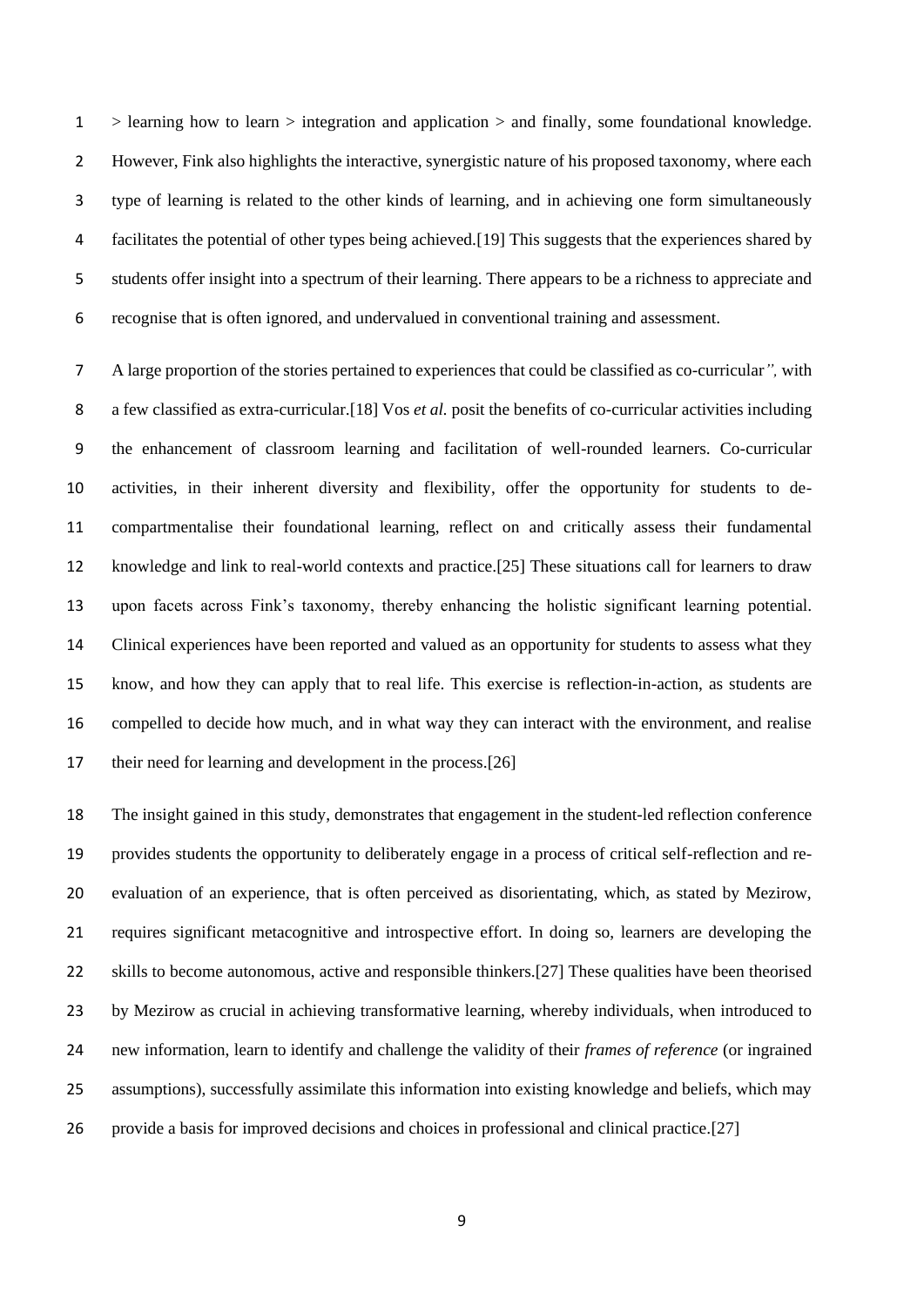Lonie *et al.* emphasises that the rapidly evolving landscape of pharmacy professional practice highlights the need for pharmacy graduates to develop skills of introspection and autonomy in thinking to thrive and navigate the challenging terrain of their future professional careers.[28] Authors also suggest strategies to enhance the potential of achieving transformative learning through educational interventions. One such technique is to 'lead students towards self-reflection'.[28] Self-reflection in writing has also been acknowledged to develop emotional intelligence competency of enhancing emotional self-awareness and accurate self-assessment.[29] This method most closely describes the strategy employed with the student-led reflection conference presented here, where students are encouraged to describe and reflect upon a significant event or experience, articulate what made it meaningful and how that could impact future practice. In doing so, Lonie *et al*. suggests that learners are developing the skills of cognitive flexibility and resilience to better manage the shifts being observed 12 within professional practice and the wider healthcare system.[28]

 This work evidences that an informal and creative event can be a feasible strategy for students to engage, demonstrate and participate in reflection that is not driven by curricular structure, assessment or criteria. Healthcare training is challenging for students; rigid in its construction and assessment as it is standardised to meet the accreditation criteria set out by the professional bodies. Students are often left with little space to be creative and free in their expression. This could be curtailing some potential to develop skills in true introspection and autonomy in thinking, as the extent of learning and development from an experience is restricted within the bounds of conventional forms and structures of formative and summative assessments.

 The study is limited by the contextualised nature of the undergraduate programme and specific experience of the reflection conference. However, the qualitative approach adopted has aimed to provide a rich insight of the learning and experiences of undergraduate students that can be shared through stories and multimedia in a creative, informal conference event. To further understand the student perceptions of the event, follow-up inquiry would be required and is intended for future iterations of the conference.

## **Conclusions**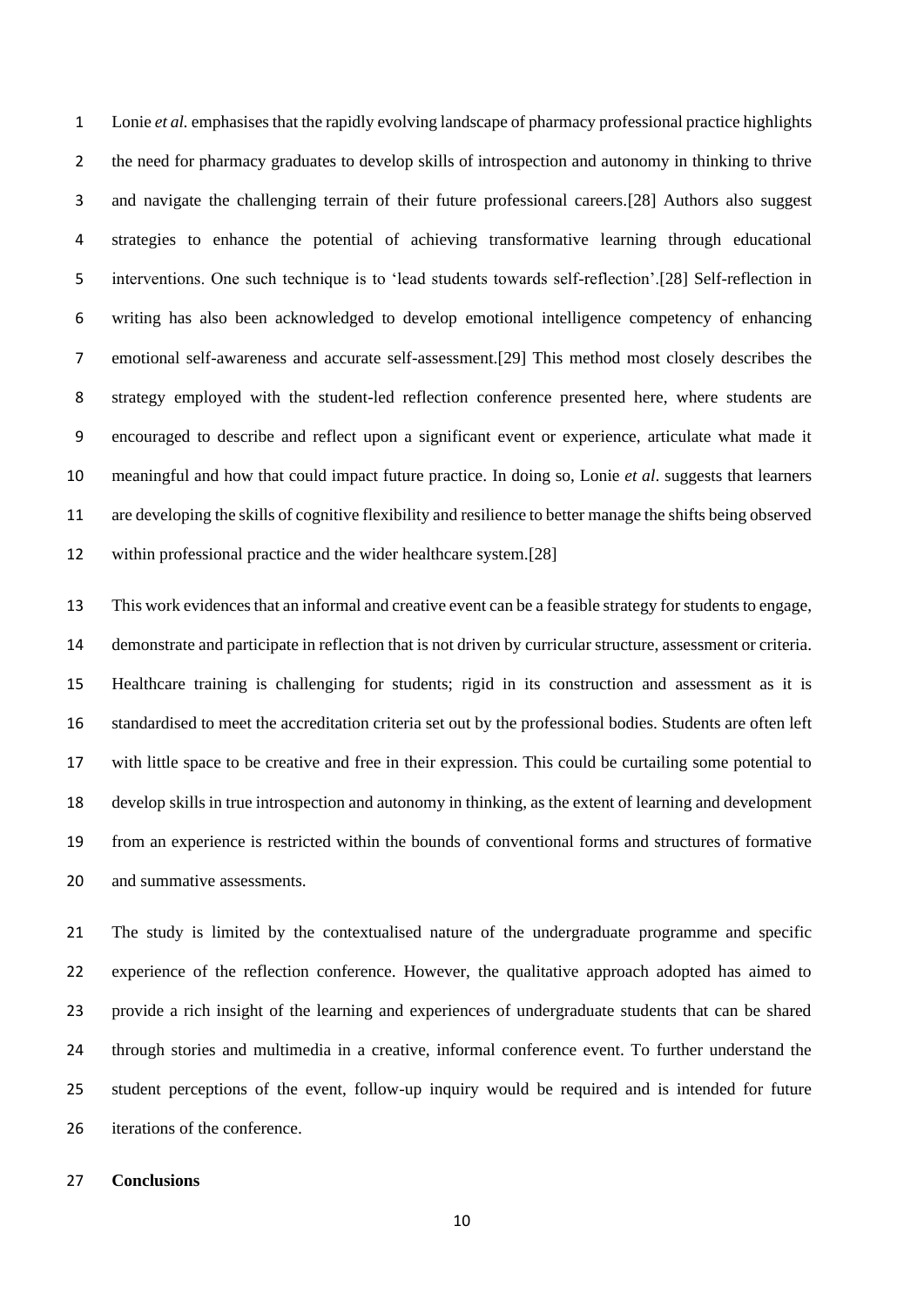An educational strategy has been designed and delivered to develop student skills and practice around reflection across a four year undergraduate programme. The culmination of this, a student-led reflection conference, dedicates time and space to appreciate and showcase deliberate thinking about a learning event or experience for the purpose of further knowledge and learning development. Students across two academic cohorts actively engaged with this formative event, sharing stories from mainly co- or extra-curricular activities. Students demonstrate significant learning across Fink's taxonomy, with the areas of the human dimension, caring, and learning how to learn most widely articulated. This educational event appears to promote and provide the opportunity for students to engage in a significant experience of introspection and metacognition which are key prerequisites to support transformative learning, thereby supporting students in becoming resilient and adaptable thinkers in the ever-changing

field of pharmacy.

# **References**

- [1] Boud D, *et al*. *Reflection: Turning experience into learning.* Routledge; 2013.
- [2] Mamede S, Schmidt HG. The structure of reflective practice in medicine. *Med Educ.* 2004;**38**(12):1302-8.
- [3] Brazeau G. Share all your stories. *Am J Pharm Educ*. 2018;82:7434.
- [4] Hanya M, *et al*. Development of reflective thinking in pharmacy students to improve their
- communication with patients through a process of role-playing, video reviews, and transcript creation.
- *Curr Pharm Teach Learn.* 2014;**6**(1):122-9.
- [5] Lonie JM. Learning through self-reflection: understanding communication barriers faced by a
- cross-cultural cohort of pharmacy students. *Curr Pharm Teach Learn.* 2010;**2**(1):12-9.
- [6] Nuffer W, *et al*. A three-year reflective writing program as part of introductory pharmacy practice experiences. *Am J Pharm Educ.* 2013;**77**(5):100.
- [7] Hobson EH, *et al*. Staging a reflective capstone course to transition PharmD graduates to professional life. *Am J Pharm Educ.* 2015;**79**(1):14.
- [8] Meinema JG, *et al*. Intervention Descriptions in Medical Education: What Can Be Improved? A Systematic Review and Checklist. *Acad Med.* 2019;**94**(2):281.
- [9]Phillips AC, *et al*. Development and validation of the guideline for reporting evidence-based practice educational interventions and teaching (GREET). *BMC Med Educ.* 2016;**16**(1):237.
- [10] Husband AK, *et al*. Integrating science and practice in pharmacy curricula. *Am J Pharm Educ*. 2014 Apr 17;78(3).
- [11] Nazar H, *et al*. A consensus approach to investigate undergraduate pharmacy students'
- experience of interprofessional education. *Am J Pharm Educ*. 2017:25;81(2).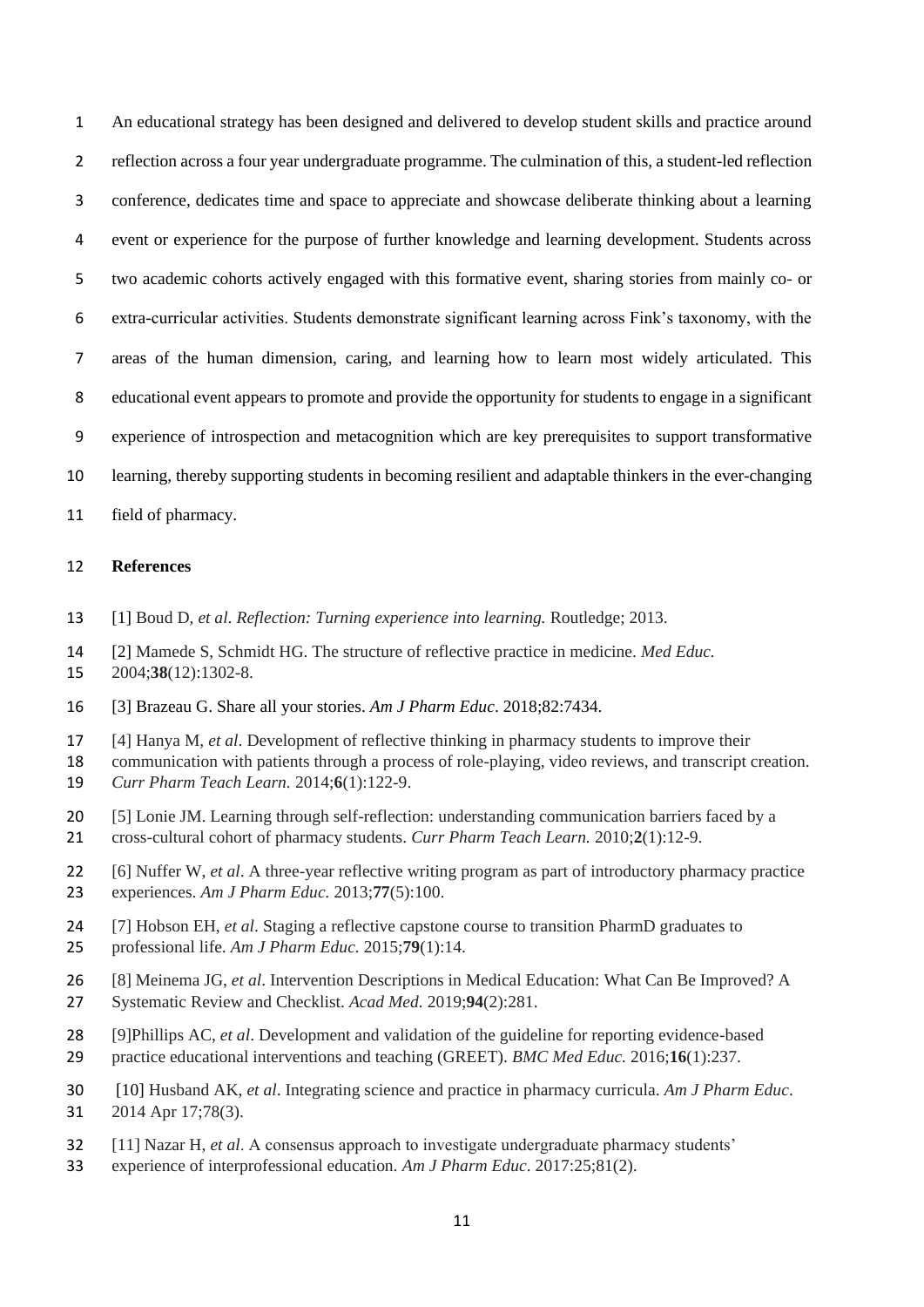- [12] Nazar H, *et al*. A study to investigate the impact of a blended learning teaching approach to teach pharmacy law. *Int J Pharm Pract*. 2019;27(3):303-10.
- [13] Rathbone A, *et al*. Exploring Undergraduate Pharmacy Student Experiences of Learning Human
- Anatomy Using Cadaveric Specimens. *Am J Pharm Educ*. 2019;83(8).
- [14] Nazar H, *et al*. Training Student Pharmacists in Medication Dispensing and Checking Within a High-Fidelity Clinical Environment. *Am J Pharm Educ*. 2019;83(7).
- [15] Heath H. Keeping a reflective diary: a practical guide. *Nurse Educ Today* 1998:18;592-598.
- [16] Hsieh HF, Shannon SE. Three approaches to qualitative content analysis. *Qual Health Res.* 2005;15(9):1277-88.
- [17] Kleinheksel AJ, *et al*. Demystifying Content Analysis. *Am J Pharm Educ*. 2020;84(1).
- [18] Co-curricular. The glossary of education reform. [http://edglossary.org/co-curricular/.](http://edglossary.org/co-curricular/) Accessed June 5, 2016.
- [19] Fink LD. *Creating significant learning experiences: An integrated approach to designing college courses*. San Francisco: Jossey-Bass; 2003.
- [20] Barnes, ME & Caprino K. Analyzing service-learning reflections through Fink's taxonomy. *Teaching in Higher Educ*. 2016;21:557-575.
- [21] Ritzer G (ed.). *The Blackwell encyclopedia of sociology*. New York, NY, USA: Blackwell Publishing; 2007.
- [22] Lincoln YS & Guba EG (eds.). *Naturalistic inquiry.* Thousand Oaks, CA: Sage Publications; 1985.
- [23] Brookfield S. Critically reflective practice. *J Continuing Educ Health Professions*. 1998;18:197- 205.
- [24] Wald HS, *et al*. Grappling with complexity: medical students' reflective writings about
- challenging patient encounters as a window into professional identity formation. *Med Teach.*
- 2019;**41**(2):152-60.
- [25] Vos SS, *et al*. Using Continuing Professional Development to Create Meaningful Co-Curricular Learning Opportunities for all Student Pharmacists. *Am J Pharm Educ.* 2018;**82**(4):6270.
- [26] Peters S, *et al*. Enhancing the connection between the classroom and the clinical workplace: a systematic review. *Perspect Medic Educ.* 2017;6(3):148-57.
- [27]Mezirow J. Transformative learning: Theory to practice. *New Directions for Adult and Contin Educ.* 1997;**1997**(74):5-12.
- 
- [28] Lonie JM, Desai KR. Using transformative learning theory to develop metacognitive and self-
- reflective skills in pharmacy students: a primer for pharmacy educators. *Curr Pharm Teach Learn.* 2015;**7**(5):669-75.
- [29] Stoller JK, *et al.* Emotional intelligence competencies provide a developmental curriculum for medical training, *Med Teach.* 2013;35:243-247.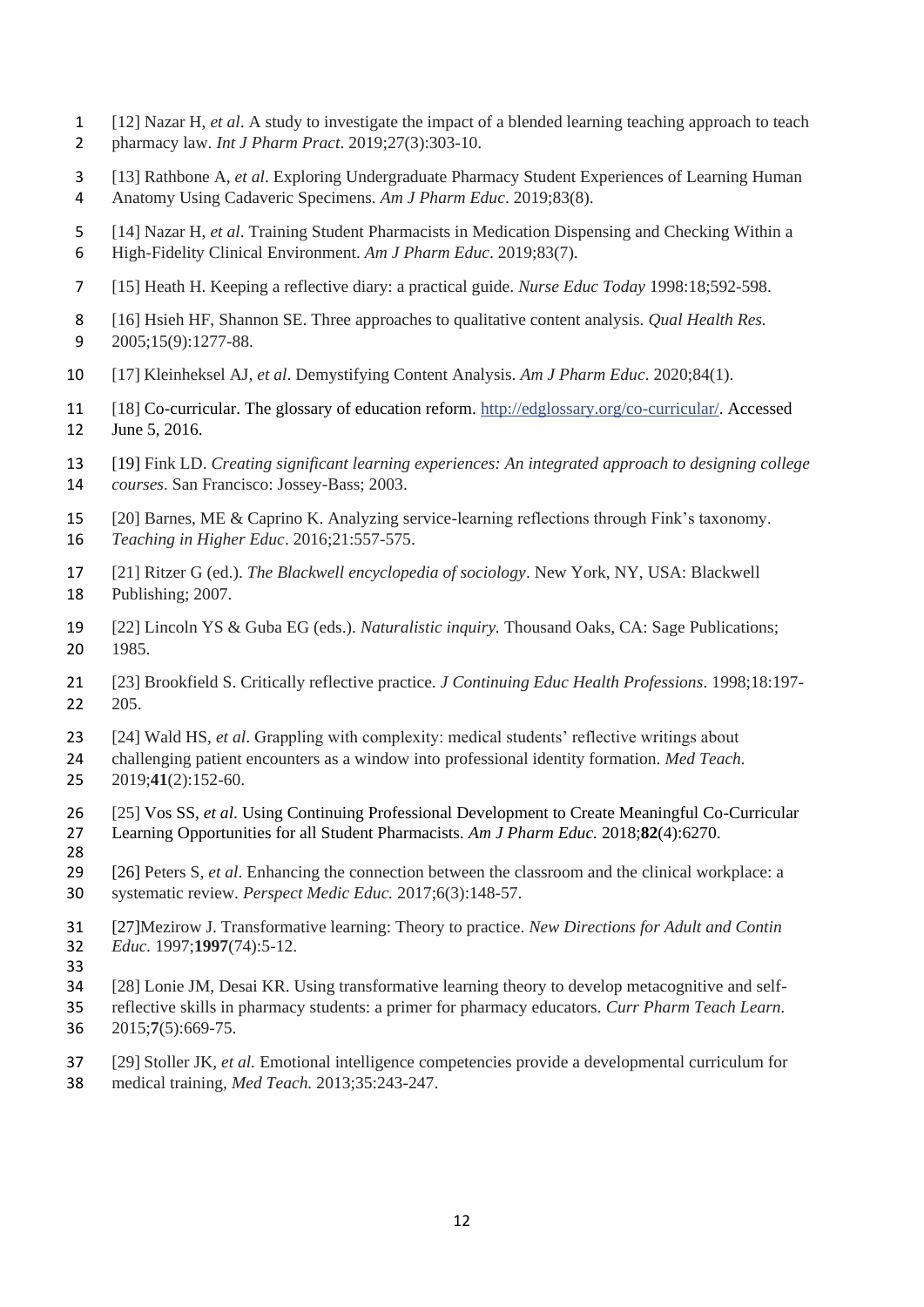Table 1. The nature, type of experiences and examples shared by students in their reflection abstracts

| <b>Experience/context of</b><br>reflection | <b>Example activity and example</b><br>excerpt from an abstract                                                                                                                        | <b>Example skills/attributes</b>                              | <b>Nature of</b><br>experience/context | <b>Number of</b><br>reflections of<br>this nature<br>$(n=107)$ |
|--------------------------------------------|----------------------------------------------------------------------------------------------------------------------------------------------------------------------------------------|---------------------------------------------------------------|----------------------------------------|----------------------------------------------------------------|
| Clinical practice                          | Undertaking physical assessment of a<br>simulated patient<br>'I have learnt skills which I value I<br>will really need them so I can do the                                            | Clinical skills; confidence                                   |                                        |                                                                |
|                                            | best for my patients'                                                                                                                                                                  |                                                               | Co-curricular                          |                                                                |
| Pre-registration application               | 'I was juggling everythingbut it was<br>about my future so I was really                                                                                                                | Organisation                                                  |                                        |                                                                |
| Hobby/pastime                              | disciplined'<br>Team sports<br>'It's the joint goal that brings us                                                                                                                     | Teamwork                                                      | Extra-curricular                       |                                                                |
|                                            | togetherit is so applicable in<br>healthcare, when it is all about the<br>patientswe should work like the<br>team.'                                                                    |                                                               | Extra-curricular                       | 2                                                              |
| Personal emotion: empathy                  | Undertaking a workshop on the<br>importance of empathy<br>'I did not focus on the patient as a<br>wholeI needed to be more<br>compassionate and less focused on the                    | Communication; adaptability                                   |                                        |                                                                |
|                                            | medication'                                                                                                                                                                            |                                                               | Co-curricular                          | 2                                                              |
| Multi-disciplinary team (MDT)              | Observing a MDT discussion<br>'I hadn't really tried to see hierarchy<br>in healthcare beforeit made me<br>proud to see that I will have the<br>opportunity to work with such teams to | Communication; teamwork;<br>confidence                        |                                        |                                                                |
|                                            | help people.'                                                                                                                                                                          |                                                               | Co-curricular                          | 2                                                              |
| Assessment                                 | Performance at summative or<br>formative assessment                                                                                                                                    | Organisation; time management;<br>confidence; self-motivation | Curricular                             | $\overline{2}$                                                 |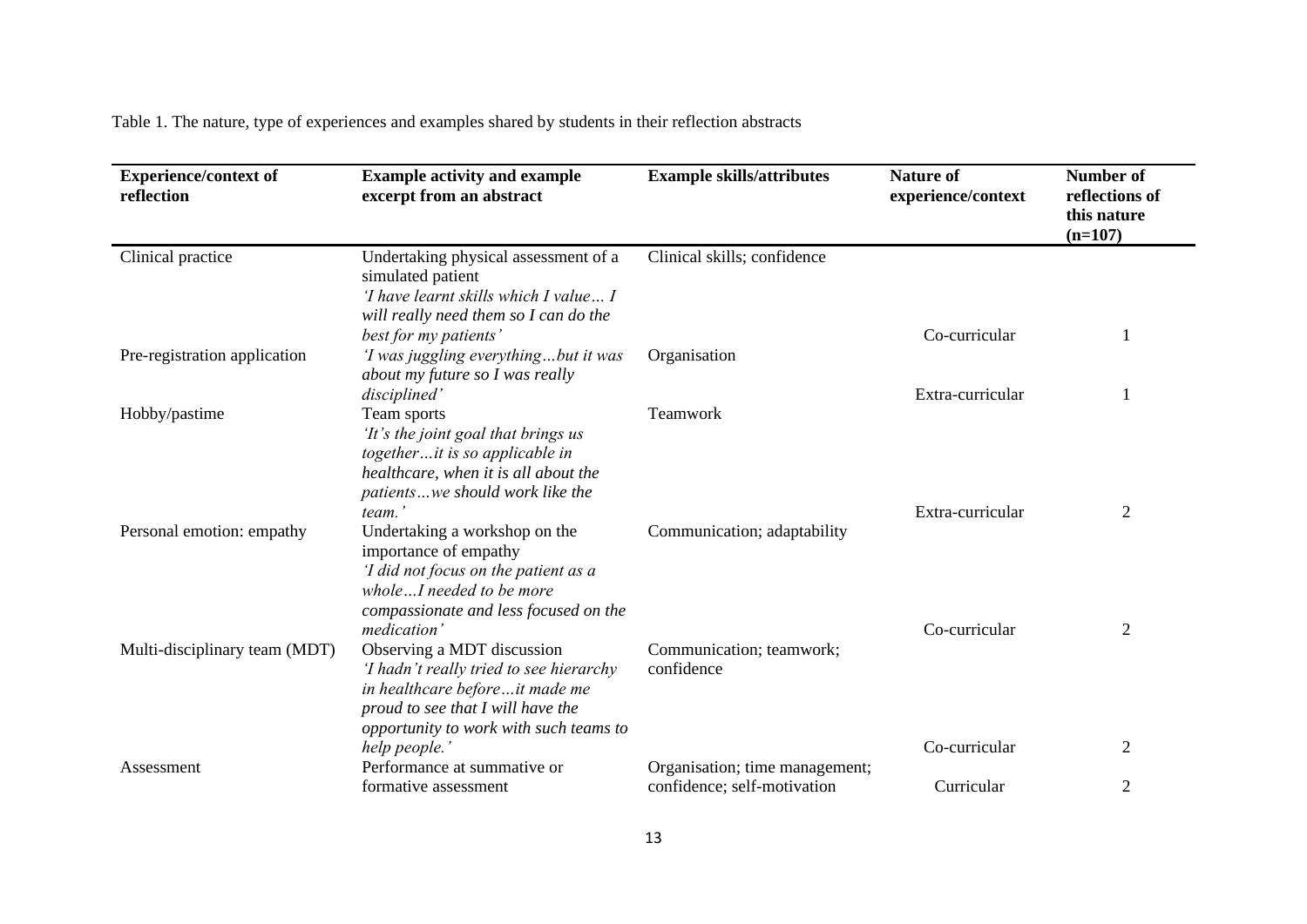| Patient-Healthcare practitioner<br>interaction | the signposting part was probably<br>most important for the patient. I hadn't<br>realised that part of the role could be<br>so important. The pharmacist was able<br>to work out what was important to the                        | Communication; confidence                               |                  |   |
|------------------------------------------------|-----------------------------------------------------------------------------------------------------------------------------------------------------------------------------------------------------------------------------------|---------------------------------------------------------|------------------|---|
| <b>Transition between Universities</b>         | patient at that time.'<br>it disrupted<br>everythingdisorientatedIt has<br>taken a lot of effort and supportIt<br>has just made me really aware now<br>when I talk to others about their                                          | Resilience; adaptability                                | Co-curricular    | 3 |
| Personal experience                            | experiences'<br>Managing conflict<br>'managing an angry patient was really<br>challengingI tried to remain positive<br>and respectfulI suggested privacy in<br>the consultation room the<br>professional approach helped calm the | Communication; confidence                               | Extra-curricular | 3 |
| Personal quality                               | situation.'<br>'taught me to be resilient and                                                                                                                                                                                     | Leadership; organisation;                               | Extra-curricular | 5 |
|                                                | adaptableI am proud to have<br><i>acquired</i> ' [from the degree]                                                                                                                                                                | resilience                                              | Co-curricular    | 6 |
| MPharm Teaching & learning<br>experience       | Clinical skills seminar<br>'I appreciate the fragility of the<br>human body and the strain caused by<br>illness and medicationI understand<br>how my approach needs to be sensitive<br>and patient-focussed.'                     | Communication; teamwork;<br>time management; resilience | Curricular       | 7 |
| Work experience                                | Jobs in retail or customer service<br>'like the training. We have to keep<br>up to date with the training to do the<br>job in the warehouse or we would be<br>breach of the terms but also not know                               | Communication; organisation                             |                  |   |
|                                                | $up-to-date\ practice. I can see it applies$                                                                                                                                                                                      |                                                         | Extra-curricular | 8 |